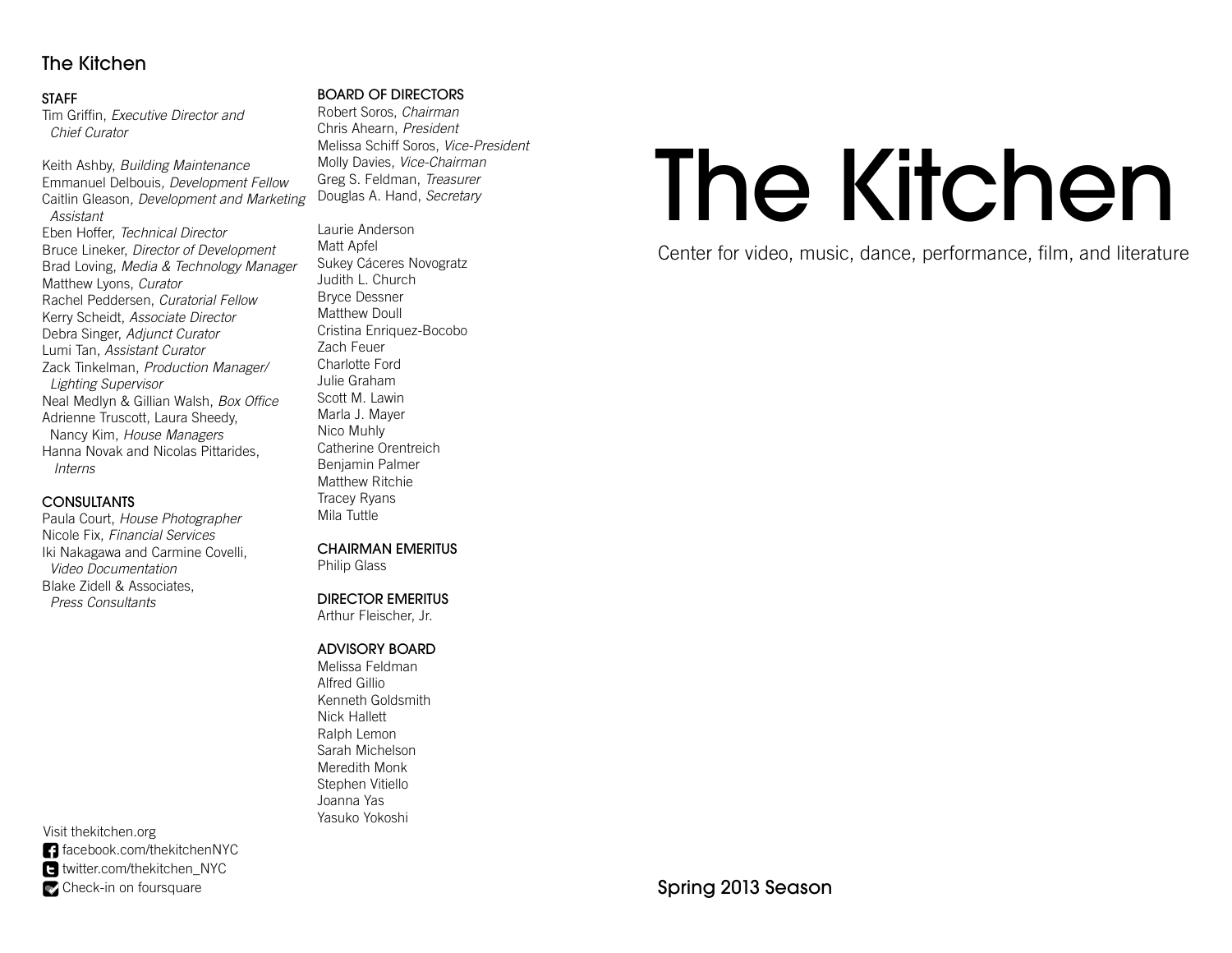# Spring 2013 Season

#### Chantal Akerman: Maniac ShadowsApril 12–May 11, 2013FREE

 Playing on entwined relationships of presence and absence, the legendary Belgian filmmaker's latest installation features video shot at her residences in different countries. During the exhibition's opening day, Akerman will be recorded in The Kitchen's second-floor space reading from her story My Mother Laughs. This video will join the others, introducing a kind of psycho-geography for domestic settings at once near and far.

Curated by Tim Griffin and Lumi Tan

#### Sonia Wieder-Atherton: Odyssey for Cello and Imaginary ChoirApril 18–20, 8pm\$15

 Co-presented with the French Institute Alliance Française (FIAF). In conjunction with Chantal Akerman's Maniac Shadows, cellist Sonia Wieder-Atherton presents the U.S. premiere of the final piece in a triptych that began with Jewish Songs and Songs from the East, which accompanied Akerman's eponymous 1993 film. Inspired by music from countries bordering the Mediterranean Sea, Wieder-Atherton offers a moving dreamscape constructed from sounds that transcends cultures and genres.

#### Marina Rosenfeld: P.A./HARD LOVE, Featuring Warrior Queen and Okkyung LeeApril 26-27, 8pm

#### \$15

Marina Rosenfeld's *P.A./HARD LOVE* is the latest iteration of the artist's eponymous sound system, a rough assemblage of tricked-out horns, subwoofers and loudspeakers. Previously staged as P.A. in monumental settings like Liverpool's Renshaw Hall car park and the Park Avenue Armory, P.A./HARD LOVE features the collaboration of legendary dancehall emcee Warrior Queen and cellist Okkyung Lee. The work's diffuse aesthetics – an architectural mash-up of live sound and synthetic site recording – questions the conciliatory fantasies of public-ness and identity as conditions of broadcast sound. Instead, P.A./HARD LOVE plumbs the complex, mutually distorting relationship of space, voice and amplification. The evening also celebrates the album release of the project on electronic label Room40.

#### Dirty Looks: FRENZY A Riot DecadeApril 30, 2013, 7pmFREE

 Some say it started with the call to arms, "we need to start a girl RIOT." In the 1990s, a generation of new voices—young, feminist, queer took culture by storm through zines, music, and filmmaking. FRENZY traces that surge, from its adolescent stirrings and early inspiration in cinematic bad girl archetypes to the formation of a movement and entry into the consciousness of the mainstream, from works shot in a bedroom in Middle America to the dive bars of New York City, the streets and subways of Tokyo, and a high school in Santa Monica.

#### Tristan Perich: Noise PatternsMay 16-17, 8pm\$15

 Expanding on Tristan Perich's previous tonal works for electronic circuits and acoustic instruments, Noise Patterns is a composition for sequenced 1-bit patterns of white noise, programmed for and performed by microchip. The music is an investigation into the foundational limits of computation, which surface in the seemingly simple world of randomness

#### William Leavitt: HabitatMay 24-25, 8pm\$15

Habitat takes place between two groups of neighbors in the adjoining backyards of a small mid-western town. While these people sometimes speak of what divides them, the real tragedy here arises in the ordinary business of life that distracts them from any possible concordance. As always, Leavitt registers the psychological impact of things that happen beyond one's power of control.

#### Dance and Process: Kira Alker, Anna Azrieli, Yve Laris Cohen, Moriah EvansJune 7-8, 8:00pm-Curated by Sarah Michelson \$15

 The culmination of an extended group process of sharing work and receiving structured feedback, this evening features new works by Kira Alker, Anna Azrieli, Yve Laris Cohen and Moriah Evans.

#### The Kitchen gratefully acknowledges the following Individuals, Foundations, Corporations, and Government Agencies for their support as of March 2013

#### \$100+ (continued)

Andrew S. Clark Heather CorcoranJuliette CrumpJulia Dault Danielle Dimston Ursula Endlicher Geoff Feldkamp Nicole Janine FriedmanKristen Force Angela Foster Jonathan Foster Benjamin Godsill Francis GreenburgerBrad GreenwoodMary Griffin David Grubbs Anika Selhorst & Joseph HartBuck Henry Ryutaro Ishikane Stephen Javaras David L. JoselitSarah KanesEllen Kern Brian Kish Sarah & Rocky KuritaChiswell LanghorneThomas J. LaxMarc Levine Carey Lovelace Autumn McDonald Rachael & Shawn McGowenJohn Melick Jennifer MonsonMurray Guy David Nisinson Sheila NoorollahLiz Parks Brinton ParsonChristiane Paul

Nicholas Potter Printed Matter Carolyn Ramo Katie Rashid Eleanor Rines Melinda Ring Roberts & TiltonDiana Rose Lynne Sachs Ann Schaffer Tanya Selvaratnam & Jay ScheibMeredith Martin & Josh SeigelDaniel Selzer Leslie Shaffer Steve Shane Renée Snyder Diane Solomon Simone Subal Christine & Bill TanonaBenjamin TausigLinnaea Tillett Dodie Kazanjian & Calvin TomkinsAnn Tracy Rachel Uffner GalleryDavid VelascoJeff Weiss Micki Wesson Madelyn Wils Samuel B. Wilson Natalie S. Winheim Begum YasarPaul YoungKatja Zigerlig

The Kitchen benefits from Materials for the Arts, a program of the NYC Department of Cultural Affairs/NYC Department of Sanitation.



**NYSCA** 

All checks can be sent to: Attn: Kitchen Contributions, 512 West 19th Street, NYC 10011

The Kitchen's continued vitality depends on the generosity of its contributors, whose donations are 100% tax deductible. Please call Caitlin Gleason at 212-255-5793 x 10 to discuss the benefits of becoming a donor or to establish a corporate match for your contribution.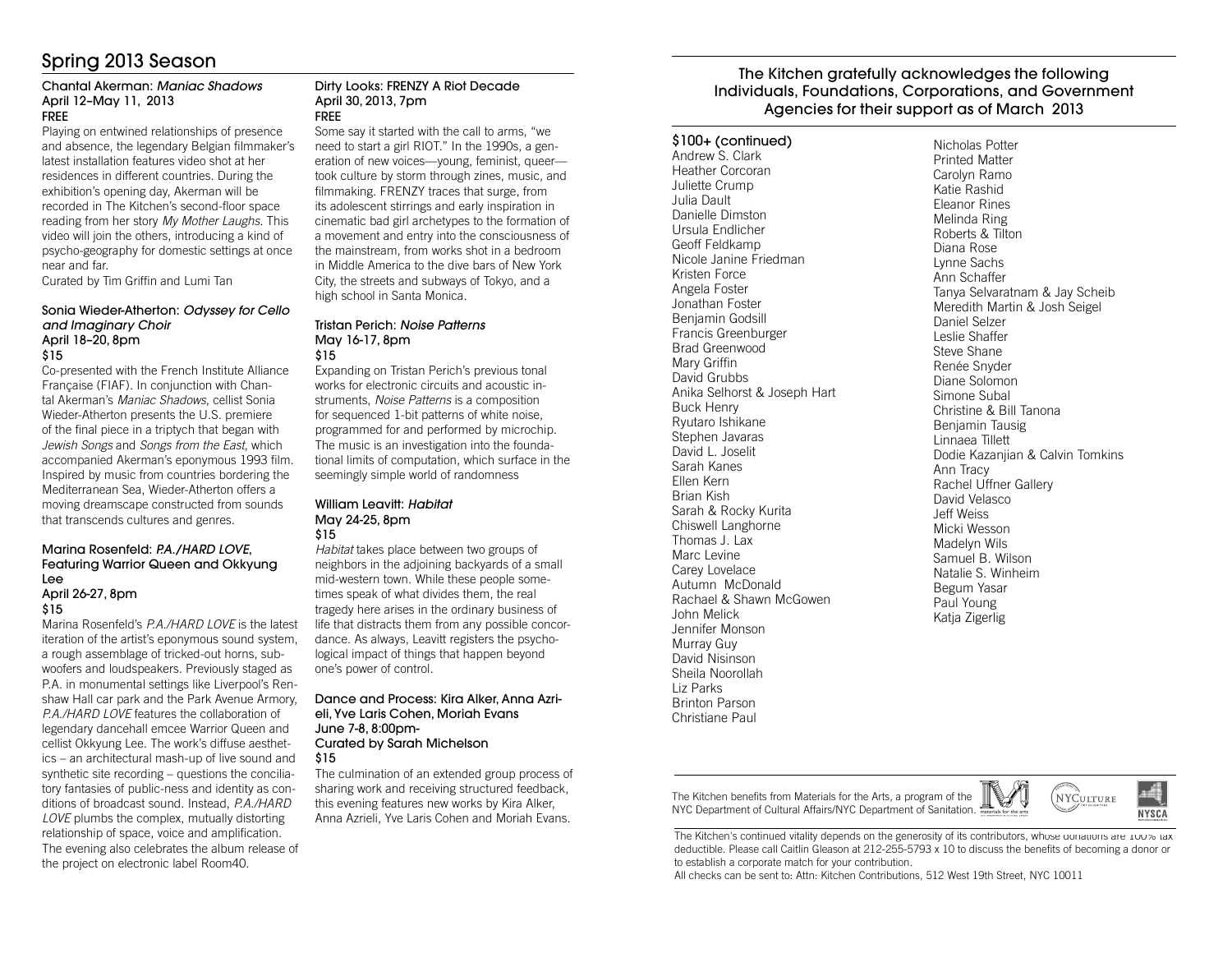The Kitchen gratefully acknowledges the following Individuals, Foundations, Corporations, and Government Agencies for their support as of March 2013

Kathy Halbreich Sheila & Isaac HeimbinderLisa Ivorian-Jones Shannon Jackson & Michael KorsuskaAndrew Kreps GalleryLouise Lawler Margaret Bastick Luce Maryanne & Raymond T. LyonsMaureen Mahony Christian Marclay Mitchell-Innes Nash Stacy Latocha NeweltElizabeth Peyton Deborah Brown & Jeffrey PollockFrancis Roberts Isabel P. Roberts Andrea Rosen GalleryDelilah RothenbergCindy ShermanJason Simon Hilary & Robert SteinmanDavid Stuckey Jacqueline TerrassaVendini Linda Ventresca Delilah Rothenberg & Spencer WangAbbas "Eddy" Zuaiter

#### \$250+

 Edward Albee Cecilia Alemani Julieta ArandaArtforum John Auerbach Deirdre Barry Jayne H. Baum Daniela Coletta & Jeffrey T. BernettHillary Blumberg Marianne Boesky Gallery Elizabeth & Jay ChandlerAlexandre Chemla Suzanne & Bob CochranWilliam DawsonEither/Or, Inc. Diana Elghanayan Martin Wechsler & David FangerMelissa FeldmanHeather Flow The Foundation, To-Life, Inc. Tirzah D. Schwarz & Charles GoldblumSarah Goulet

Harris Lieberman GalleryKim M. HeirstonKenneth Hirsh Ingrid Bromberg KennedyK.M.D., Inc. Margo Leavin Justin Lubell Carmine Boccuzzi & Bernard LumpkinAnna Verdi & John MacIntoshJames MancusoHaley Mellin Diane Compagno MillerVirginia Millhiser Charles Moffett Guna & Bob Mundheim Alexandra & Alan MurrayAlf Naman Karyn & Mark PappasMonique Pean Lisa Roumell Nicole Russo Cecile Barendsma & Tracey RyansAmy & Jake Schrader Miyoung Lee & Neil SimpkinsMichael Smith Jeremy E. Steinke Margaret SundellRob Teeters Oakleigh ThorneCristin TierneySam TsaoPeter S. Wilson

#### \$100+

 Ruthie Abel Sarah Aibel Sophia Amaro Augusto Arbizo Fernanda Arruda Mimi Johnson & Robert AshleyPamela AuchinclossRory BabichKit Baker Robert Barbanell Nicelle BeaucheneJennifer BlessingMT Carney Eleanor CayreLili Chopra

Harriet & Lewis Winter

present

# SONIA WIEDER-ATHERTON:ODYSSEY FOR CELLO AND IMAGINARY CHOIR

April 18–20, 2013

This program is presented in conjunction with the French Institute Alliance Française (FIAF) and made possible with support from The Amphion Foundation, Inc., Mary Flagler Cary Charitable Trust, The Aaron Copland Fund for Music, The Fan Fox and Leslie R. Samuels Foundation, and with public funds from New York City Department of Cultural Affairs in partnership with the City Council and New York State Council on the Arts with the support of Governor Andrew Cuomo and the New York State Legislature.

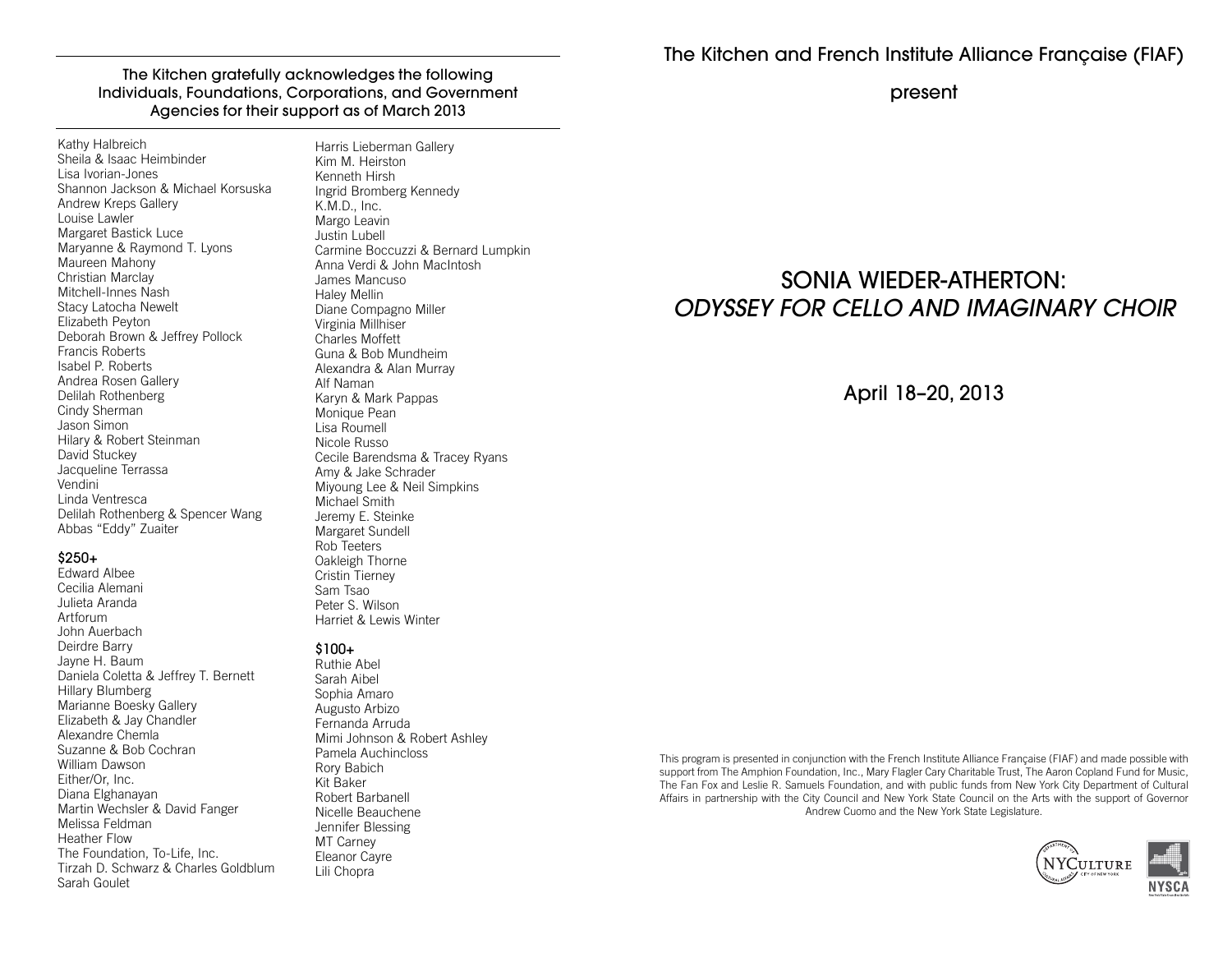# Design, Art Direction, Soundtrack idea and material:

Sonia Wieder-Atherton

Musical collaboration: Franck Krawczyk

Sound track: Franck Rossi

Set design: Romain Pellas

Lighting: François Thouret

"After Jewish Songs and Songs from the East, I turn to the Mediterranean for the third and final part of my triptych. When I contemplate the Mediterranean, the first and most powerful image to emerge in my mind is that of a circular auditorium with a sandy floor baked by a scorching sun and banks of terraced stone seats surrounded by the sea. In the circle, a woman is alone. I hear her talking, wailing, whispering. To the Earth, to the Gods, to herself. Her Odyssey is a series of adventures in the course of which she has to face the wind, waves, chaos, storms, the sobbing, and an imaginary choir.The woman may be me and her voice my cello."

-Sonia Wieder-Atherton

# Music:

Sonia Wieder-Atherton, Franck Krawczyk, Georges Aperghis, Jean-Sebastien Bach, Enrique Granados, Sergueï Prokofiev, Vincenzo Bellini, Robert Schumann.

# The Kitchen gratefully acknowledges the following Individuals, Foundations, Corporations, and Government Agencies for their support as of March 2013

#### $$2.500+$

 Shelley Fox Aarons & Philip AaronsAltman Siegel The Amphion Foundation, Inc.Jody & John Arnhold Artis Contemporary Israeli Art FundLily Auchincloss Foundation, Inc.Axe-Houghton Foundation The Aaron Copland Fund for MusicJudith & James Dimon Glenmede Trust CompanyJulie & Robin GrahamGreene Naftali Douglas Hand Rhiannon KubickaAnalia Saban Cody J SmithThea Westreich Art Advisory Services

# \$1,000+

 303 Gallery Carolyn R. AlexanderKim & Garth Appelt Augusto Arbizo / Eleven RivingtonAlexis & Rene-Pierre Azria Bank of America Merrill LynchShannon & Seamus Brown Claude Arpels & Winsome BrownAileen & Chris Bruner Anthony ChampalimaudJudith L. Church Consulate General of Israel in New YorkThe Cowles Charitable TrustAnthony B. CreamerKatie Cusack Molly Davies Corina Larkin & Nigel Dawn Debevoise & Plimpton LLPNina del Rio Donna Milrod & Peter FeeneyAlison Fox & Zach FeuerMarci Field Susan & Arthur Fleischer, Jr.Galerie Gisela CapitainGalerie Lelong Marian Goodman Gallery Julie and Robin Graham The Harkness Foundation for Dance Hilary & Peter HatchMarieluise HesselAlice & Chris Holbrook

Robert Hurwitz Deborah & Alfred Jackson Robbianne Mackin & David JasperAnna Kustera William Leavitt Rachel & Jean-Pierre LehmannRobert Longo Grace R. and Allen D. Marcus FoundationMarlborough GalleryIvan Martinez Gregory R. MillerRobert Molnar Barbara & Howard MorseDonald R. Mullen, Jr. Elizabeth Fearon Pepperman Bettina Funcke & Seth PriceRobin Renzi Yancey RichardsonIva & Ron Rifkin Frederick Schneider IIIJonathan Schorr Mary Skinner & Troy SelvaratnamAnnaliese Soros Tara & Greg Spiegel Laurie M. Tisch Illumination FundUNTITLED Anton Vidokle Amanda McGowan & Larry VitaleRett Wallace SP WijegoonaratnaAnn Goldstein & Christopher Williams

# $$500+$

 Balice Hertling & Lewis Alfred P. Gillio & Paul BernsteinJo Bonney & Eric BogosianTanya Bonakdar Gallery Gavin Brown's enterpriseJulia Bryan-Wilson JK Brown & Eric DeifenbachRonni Casty Eileen & Michael CohenAnn Dexter-Jones Bridget DonahueSima Familant Everard Findlay Terrian Fischer Sandy Tait & Hal FosterSteven B. FoxLoic GouzerMichelle Grey / Manolo Campion Studio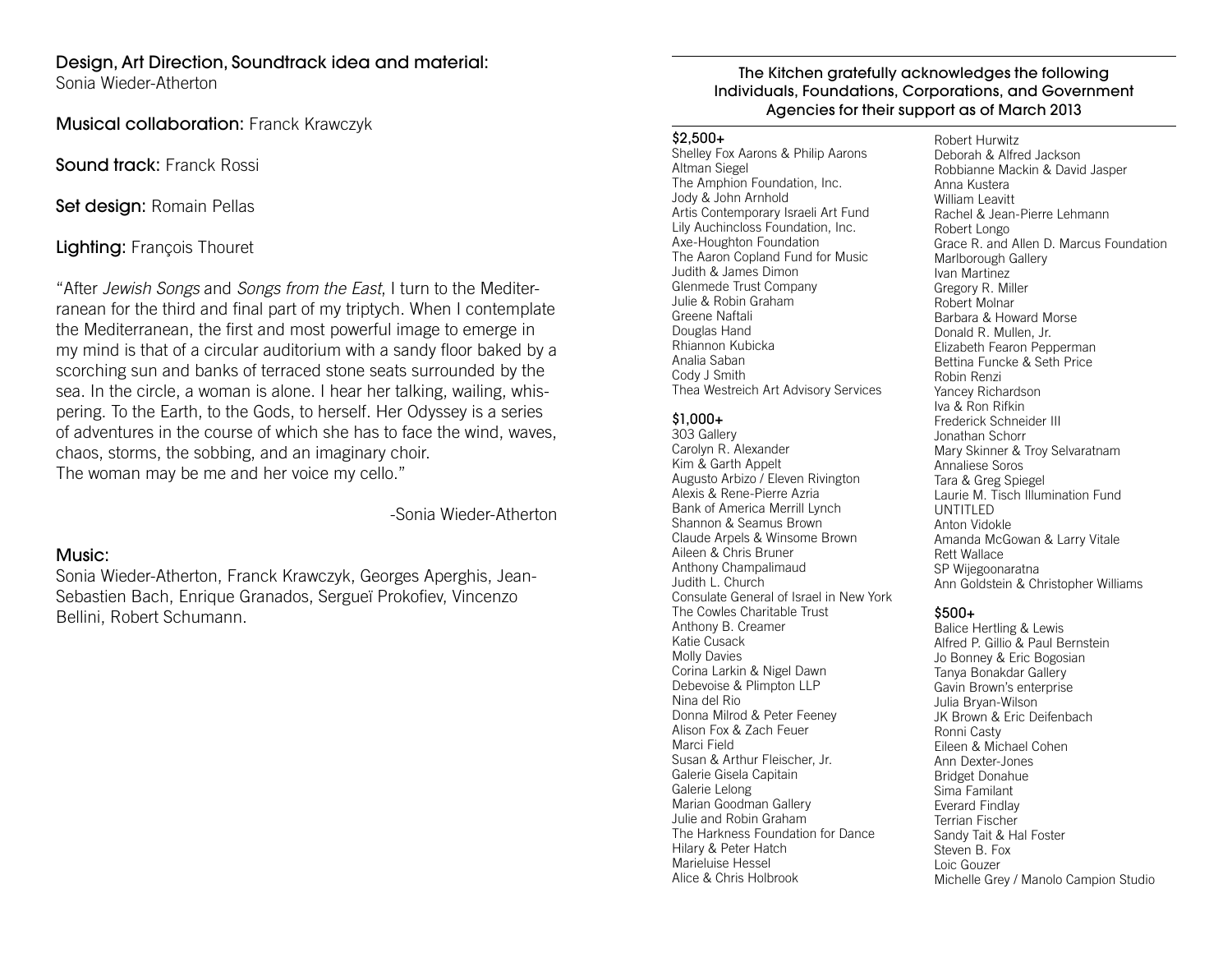#### The Kitchen gratefully acknowledges the following Individuals, Foundations, Corporations, and Government Agencies for their support as of March 2013

#### \$50,000+

 Mary Flagler Cary Charitable TrustCharlotte Ford Lambent Foundation Fund of Tides Foundation The Andrew W. Mellon Foundation New York City Department of Cultural Affairs in partnership with the City Council New York State Council on the Arts with the support of Governor Andrew Cuomo and the New York State LegislatureSukey Cáceres Novogratz & Mike Novogratz Open Society Foundations and Fund for the City of New YorkMelissa Schiff Soros & Robert Soros

#### \$25,000+

 Marla Mayer & Chris Ahearn Bloomberg Philanthropies Melanie Shorin & Greg S. FeldmanIAC Jerome Foundation David Kordansky Gallery Mia Jung & Scott M. Lawin Mertz Gilmore Foundation National Endowment for the ArtsOrentreich Family FoundationMila & Tom Tuttle The Andy Warhol Foundation for the Visual Arts

#### \$15,000+

 ADAA Relief Fund Jacqueline Reses & Matt ApfelDedalus Foundation, Inc. Selby Drummond & Matthew DoullNew York State Office of Emergency Management Elizabeth Valleau & Benjamin PalmerThe James E. Robison Foundation Jennifer and Jonathan Allan Soros Foundation

# \$10,000+

 Miguel Abreu Gallery Alvarez & Marsal Holdings, LLC Martin and Rebecca Eisenberg FoundationFoundation for Contemporary Arts Emergency GrantGoldman Sachs Margaret & Daniel Loeb / Third Point Foundation New England Foundation for the Arts' National Dance Porject The Overbrook Foundation Paul, Weiss, Rifkin, Wharton & Garrison LLP May and Samuel Rudin Family FoundationThe Fan Fox and Leslie R. Samuels Foundation

#### \$5,000+

Time Warner Inc.

 Kyra Tirana Barry & David BarryPaula Cooper Gallery Joseph and Joan Cullman Foundation for the Arts The Durst Organization Cristina Enriquez-Bocobo Jeanmarie & Billy Fenrich Foundation for Contemporary Arts Hand Baldachin and Amburgey LLP Cynthia Temple, HSBC Private Bank, a division of HSBC Bank USA, N.A.Dany Levy Luhring Augustine GalleryMetro Pictures Morgan StanleyMOVADO NYC Dance Response Fund, a program of Dance/NYC established by the Mertz Gilmore FoundationRelated Companies The Jerome Robbins FoundationNelson Seo Alexandra Ackerman & David Stern Virginia Davies & Willard B. TaylorUBS Investment Bank Tanya Traykovski & Carlo Bronzini VenderSofia & James von Moltke Illya Szilak & Chris VroomSuzy Coue-Wilson & Edward Wilson

# An Odyssey in 13 Adventures

Explosion – Before Sound – Narrative – Chaos – Storm – The Scream – Lullaby – Canticle – Vertigo – Waves – Turn over - Casta Diva - Adio

# 1. Explosion

# 2. Before Sound

 Sonia Wieder-AthertonBased on a melody heard on a ney

# 3. Narrative

 Sonia Wieder-AthertonMusic inspired by a psalmody of Egyptian origin.

# 4. Chaos

 Sonia Wieder-Atherton"Reminiscence of Ecclesiastes" adapted from André Hajdu

# 5. Storm

Franck Krawczyk "Repetitio"

# 6. The Scream

Georges Aperghis "Le reste du Temps – extract"

# 7. Lullaby

Sonia Wieder-Atherton. Music inspired by a Corsican song.

# 8. Canticle

Sonia Wieder-Atherton. Music inspired by a Hebraic song.

# 9. Vertigo

Johann-Sebastian Bach 6th suite in D Major (prelude)

# 10.Waves

 Enrique Granados "Elegia eternal". Arrangement: Sonia Wieder-Atherton. Sonia Wieder-Atherton. Music inspired by an Arabo-Andalusian song.

# 11. Turn over

Sergei Prokofiev "Symphony-Concerto Opus 125" (2nd movement extract)